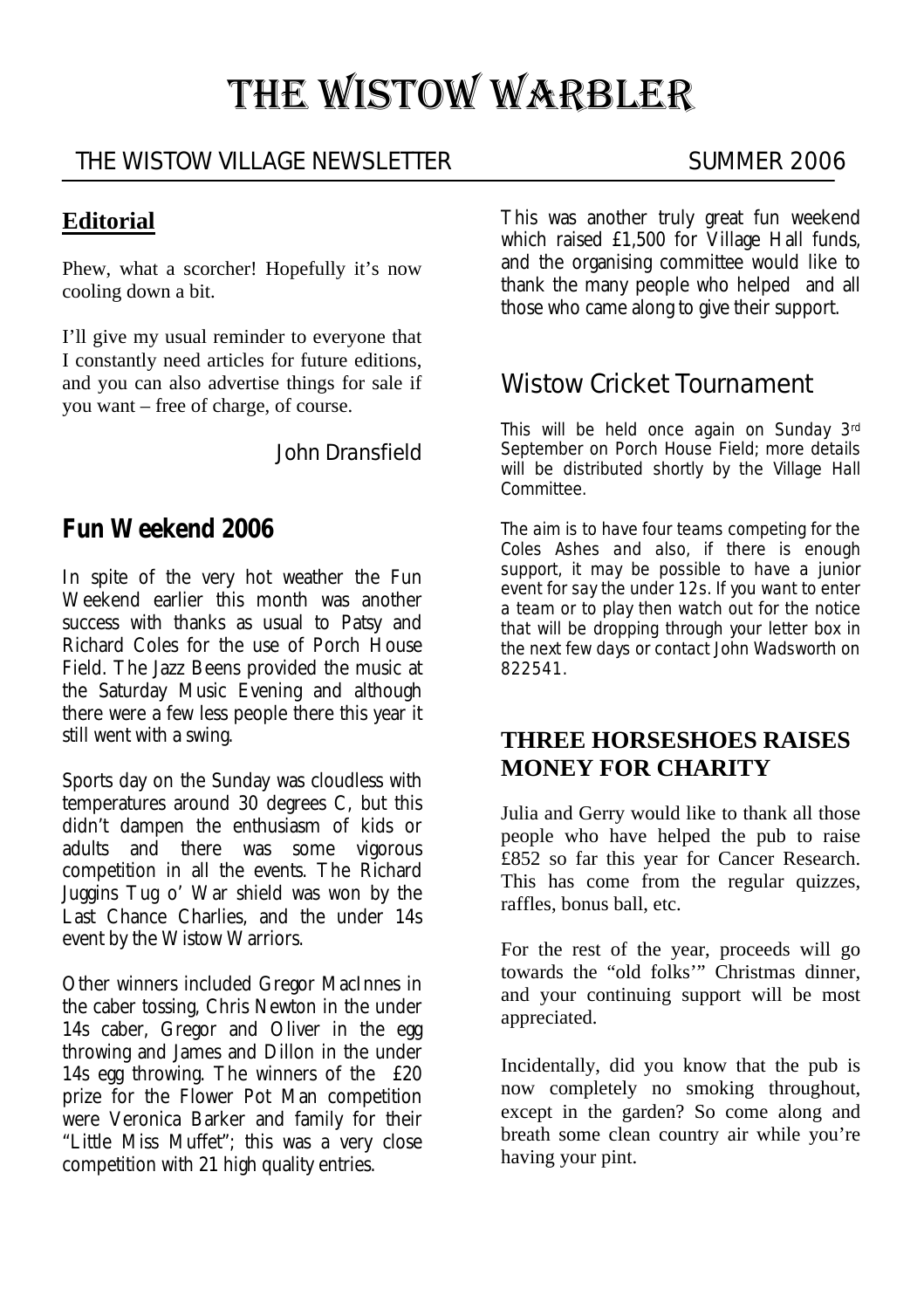# **ALL CHANGE ON THE PARISH COUNCIL**

Over the past few weeks there have been considerable changes on the Parish Council.

Prior to the Open Meeting and AGM in May four councillors (John Parkinson, Andy Carlyle, John Wadsworth and Trevor Struggles) resigned for a variety of personal reasons and the Council would very much like to thank them for their past services.

Two new councillors were welcomed at the AGM; Geoff Smith, of Kingston Way, and Peter Bucknell who is our Conservative Party district councillor. Although Peter lives in Warboys he was eligible under the "three mile rule" and joined to help overcome a potential short-term problem with a shortage of councillors resulting in the council not having a quorum. For the same reason, John Dransfield agreed to delay his resignation until the council was up to strength.

At the AGM Henry Franklin was elected as Chairman to replace John Dransfield and Ted Benson as Vice-Chairman in Henry's place; good luck to them both.

Subsequently, three people have come forward to join the council. At the Parish Council meeting in June, Richard Cook and Richard Farrar, both of Oaklands Avenue, were coopted onto the council, while Clive Williams of Manor Street was co-opted at the July meeting. Welcome to all three, and thanks for being prepared to do your bit for the village.

As planned, John Dransfield and Peter Bucknell resigned following the June meeting. The council now has six councillors, which means that there still remains one vacancy, so please come forward if you would like to play your part.

You'll find the names of all the Parish Councillors, with their telephone numbers, on the back page as usual.

#### **GOOD NEIGHBOUR SCHEME**

.

As reported in the last issue, one of the actions in the Parish Plan was to set up a Good Neighbour scheme. Well, this scheme is now up and running.

So if you need help with such things as shopping, dog walking, being driven to the doctors or dentists, etc, then contact Pam or Henry Franklin on 824725 and let them know what your requirements are. Also, if you would like to help with the scheme, they would love to hear from you.

#### **WISTOW CREATES A GOOD IMPRESSION IN THE "ANGLIA IN BLOOM" COMPETITION**

As most of you know, Wistow entered the "Anglia in Bloom" competition this year for the first time. The judges visited our village on 11<sup>th</sup> July and were conducted round by Henry Franklin.

The judges were very impressed by what they saw, and the Parish Council would like to congratulate everyone for their efforts in making the village look so attractive. They also made the point that they are looking for villages that are "blooming" in a general sense, not just with flowers, and they felt that Wistow qualified in this respect.